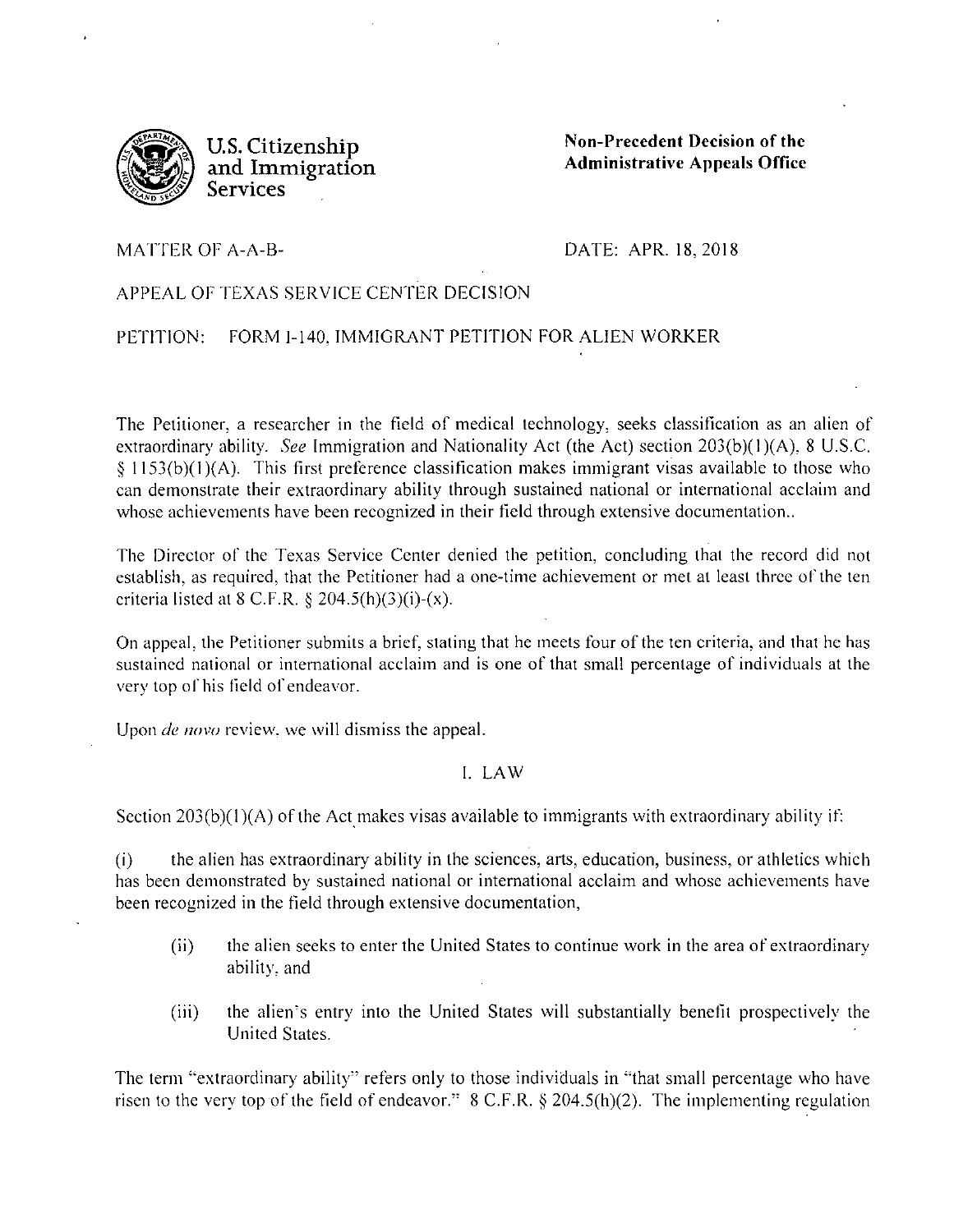$\mathbf{r}$ 

at 8 C.F.R.  $\S 204.5(h)(3)$  sets forth a multi-part analysis. First, a petitioner can demonstrate sustained acclaim and the recognition of his or her achievements in the field through a one-time achievement (that is, a major. internationally recognized award). If that petitioner does not submit this evidence, then he or she must provide sufficient qualifying documentation that meets at least three of the ten categories listed at 8 C.F.R. § 204.5(h)(3)(i) – (x) (including items such as awards, published material in certain media, and scholarly articles).

Satisfaction of at least three criteria, however, does not, in and of itselt; establish eligibility for this classification. *See Kazarian v. USCIS,* 596 F.3d 1115 (9th Cir. 2010) (discussing a two-part review where the documentation is first counted and then, if fulfilling the required number of criteria, considered in the context of a tina! merits determination); *see also Visinscaia v. Beers,* 4 F. Supp. 3d 126, 131-32 (D.D.C. 2013); *Rijal v. USCJS,* 772 F. Supp. 2d 1339 (W.O. Wash. 2011), *aff'd,* 683 F.3d. 1030 (9th Cir. 2012); *Maller ofChawathe,* 25 l&N Dec. 369, 376 (AAO 2010) (holding that the "truth is to be determined not by the quantity of evidence alone but by its quality" and that U.S. Citizenship and Immigration Services (USCIS) examines "each piece of evidence for relevance, probative value, and credibility, both individually and within the context of the totality of the evidence, to determine whether the fact to be proven is probably true"). Accordingly, where a petitioner submits qualifying evidence under at least three criteria, we will determine whether the totality of the record shows sustained national or international acclaim and demonstrates that the individual is among the small percentage at the very top of the field of endeavor.

## II. ANALYSIS

The Petitioner is a researcher in the tield of medical science. Because he has not indicated or established that he has received a major, internationally recognized award, he must meet at least three of the ten criteria at 8 C.F.R.  $\S$  204.5(h)(3)(i)-(x). In denying the petition, the Director found that the Petitioner met only two criteria.

On appeal, the Petitioner maintains that he meets two additional criteria.<sup>1</sup> We have reviewed all of the evidence in the record, and conclude that it does not support a finding that the Petitioner satisfies **the plain language requirements of at least three criteria.** 

*Evidence of the alien's participation, either individually or on a panel, as a judge of the work of others in the same or an allied field of specialization for which classificarion is soughr.* 8 C.F.R. § 204.5(h)(3)(iv)

The Director found that the Petitioner participated as a judge of the work of others in his tield. The record indicated that he served as a reviewer of papers submitted for three conferences. Accordingly, we agree with the Director's determination that he meets this criterion.

<sup>&</sup>lt;sup>1</sup> Although the Petitioner initially claimed the membership under 8 C.F.R.  $\S$  204.5(h)(3)(ii), he does not contest the Director's finding that he did not establish eligibility for that criterion on appeal. Thus, we will not address it in this **decision.**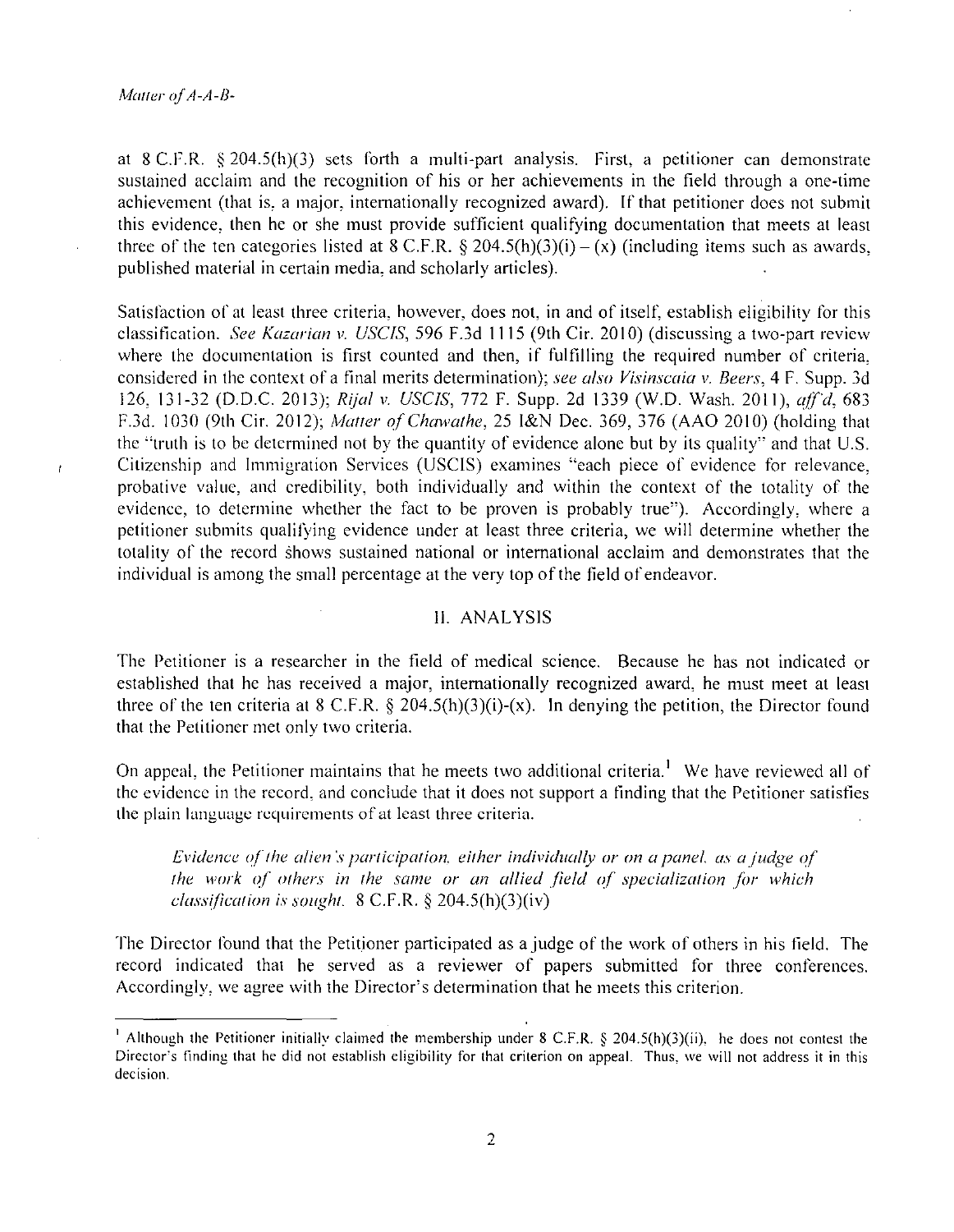*Evidence qf the aliens· original scientific, scholarly. artistic. athletic. or businessrelated contributions of major significance in the field.*  $8 \text{ C.F.R.} \$  $8 \cdot 204.5(h)(3)(v)$ 

The Director found that the Petitioner made scientific contributions of major signiticance in the field of medical technology. In reviewing the record on appeal, however, the evidence indicates that while the Petitioner has made original contributions, he has not established their significance. The Director based his decision, in part, on the application the Petitioner designed while employed at , a regional health care provider in New York state, using an algorithm tracking the Length of Stay, Acuity of Admission, Comorbidities, and Emergency Room visits in past 6 months (LACE). This LACE tool was designed to evaluate the probability that a patient would be readmitted to a hospital after discharge. Founder and CEO of indicates that the Petitioner's LACE tool reduced patient readmissions at by 26%, and that it has been implemented at three other hospitals. However, letter does not indicate that he has any affiliation with the named hospitals, and the nature of his affiliation with is unclear.

Senior Vice President of , states in his letter that while employed at he became aware of the Petitioner's LACE tool through its submission at the 2011 conference, where it won a \$10,000 prize.

also mentions two of the three hospitals that are adopting the LACE tool, but also does not· claim any affiliation with those hospitals. The record lacks corroborating evidence to support the claims in these letters, which were written by experts lacking first-hand knowledge of the implementation of this application. *See Visinscaia* v. *Beers,* 4 F. Supp. 3d 126 at 135-136 (concluding that the decision of USCIS to give limited weight to uncorroborated assertions from practitioners in the tield was not arbitrary and capricious).

The record also includes evidence of the Petitioner's work on a radio frequency identification project while at Director, Clinical Informatics at and the Petitioner's former colleague while at describes this project as patient tracker technology designed to monitor the location and wait times. describes this as a successful project which was implemented in emergency departments. However, while his letter states that this technology is applicable to hospitals nationwide, the record does not support a finding that the Petitioner's software was implemented outside of facilities to have an impact upon the broader field of medical technology.

The Petitioner submitted evidence of a patent application for the mobile application. As described by of the of the of the of the state of the state of the state of the state of the state of the state of the state of the state of the state of the state of the state of the state of the state of the state of he worked with the Petitioner in developing this application, which allows his patients to transmit self-recorded blood pressure, blood sugar and heartrate measurements to their hcalthcare provider in real time, as well as interfacing directly with electronic medical records. The record indicates that and his partners usc the application with approximately 2,000 patients, but it does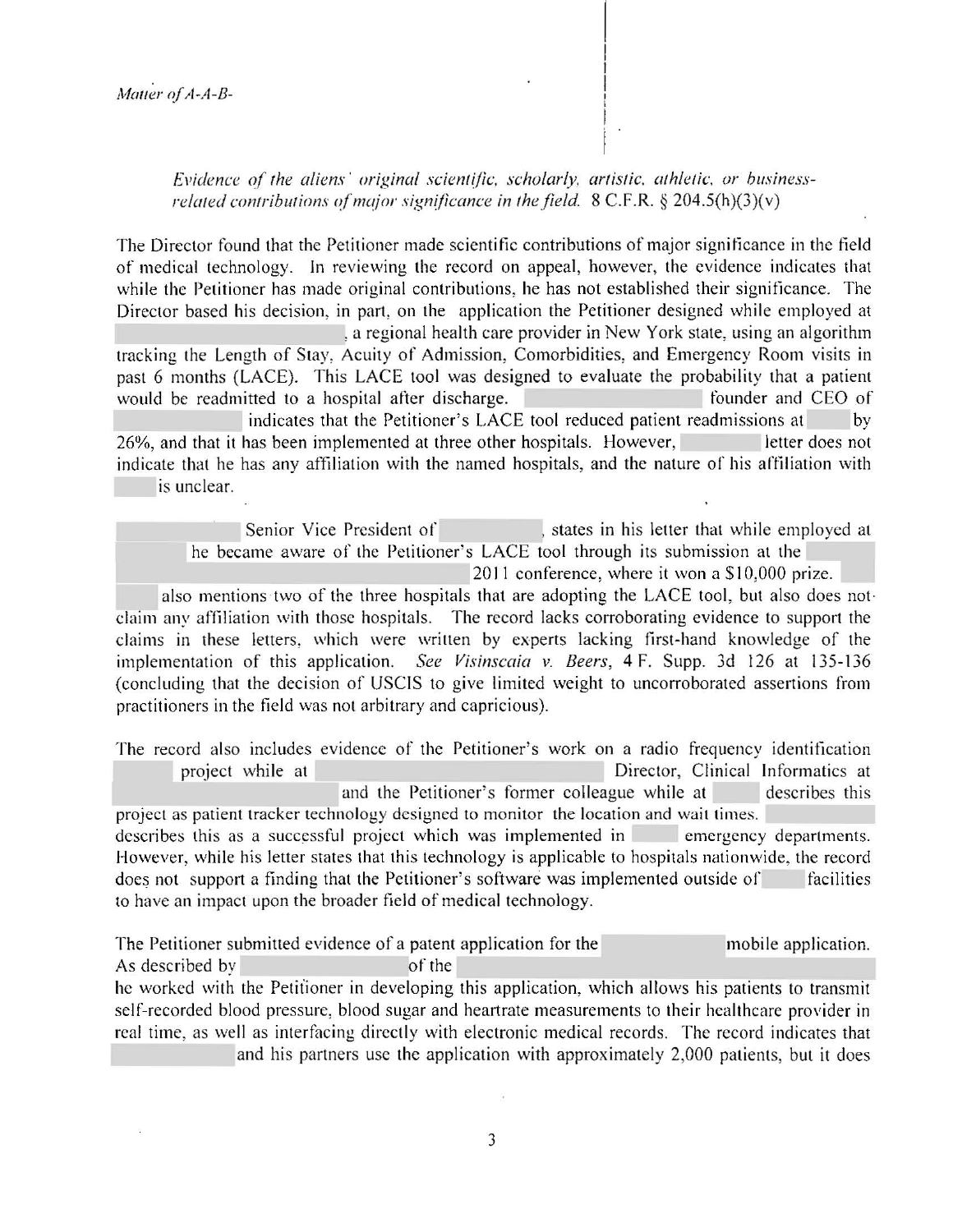.

not support the petitioner's claim of nationwide adoption, or establish that this localized usage of the application indicates a contribution of major significance to the field.

In addition, states in his letter that the Petitioner was the lead software developer and designer for , another telemedicine project that allows doctors and patients to exchange pictures and videos in real time to remotely diagnose a condition. indicates that is currently in use in 36 states, but the record does not include corroborating evidence to support this claim. Furthermore, the record does not establish that the Petitioner's development of this application has made such an impact on the field of medical technology that it represents a contribution of major significance to the field. Accordingly, the record does not support the Director's finding that the Petitioner has met this criterion.

*Evidence of the alien's authorship of scholarly articles in the field, in professional or major 1rade publications or other major media.* 8 C.F.R. § 204.5(h)(3)(vi)

In his decision, the Director acknowledged that the Petitioner submitted evidence of having authored three peer-reviewed papers which were presented at scientific conferences, and included in the proceedings of those conferences. However, he concluded that this evidence did not establish that the papers had been published in professional or major trade publications or other major media. The record indicates that at least two of the papers authored by the Petitioner, presented at the 2015

and the 2014

were published as full papers in the proceedings of those conferences. Accordingly, we find that the Petitioner has met this criterion.

*Evidence that that the alien has performed in a leading or critical role for organizations or establishments that have a distinguished reputation.* 8 C.F.R. §  $204.5(h)(3)$ (viii)

The Petitioner asserts on appeal that he meets this criterion by virtue of his positions at and The Director acknowledged in his decision that has a distinguished reputation. However, review of the record reveals that the evidence submitted with the original submission, and again on appeal, relates to , and a Fortune 500 company operating 225 healthcare facilities in 37 states. The Petitioner also refers to that evidence in his initial filing and RFE response briefs when describing his actual former employer. According to its website, is a regional healthcare system located in New York State's Third Tier, with 60 locations including 3 hospitals.<sup>2</sup> As the record does not establish that has a distinguished reputation, we overrule that part of the Director's decision.

In his decision, the Director also concluded that the Petitioner had not established that his role for was leading or critical. On appeal, the Petitioner relies upon two letters to show that his position as Senior Business Intelligence Lead Analyst qualified. explains the Petitioner's

*<sup>2</sup>*https://